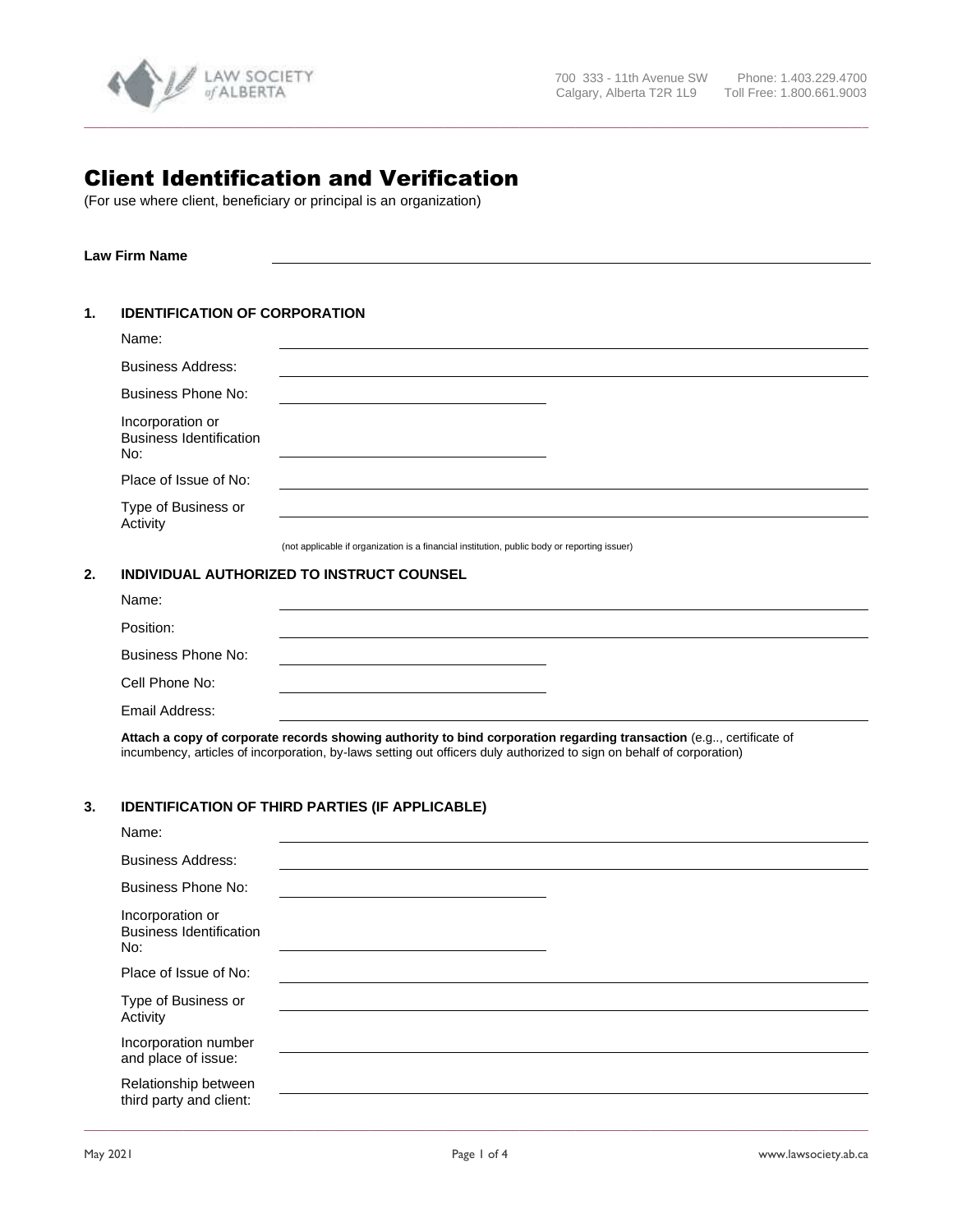### **4. VERIFICATION OF ORGANIZATIONAL CLIENTS**

Where a lawyer, who has been retained by a client to provide legal services, engages in or gives instructions in respect of the receiving, paying or transferring of funds (subject to exemptions under Rule 119.49), the lawyer must verify the identity of the organizational client.

**\_\_\_\_\_\_\_\_\_\_\_\_\_\_\_\_\_\_\_\_\_\_\_\_\_\_\_\_\_\_\_\_\_\_\_\_\_\_\_\_\_\_\_\_\_\_\_\_\_\_\_\_\_\_\_\_\_\_\_\_\_\_\_\_\_\_\_\_\_\_\_\_\_\_\_\_\_\_\_\_\_\_\_\_\_\_\_\_\_\_\_\_\_\_\_\_\_\_\_\_\_\_\_\_\_\_\_\_\_\_\_\_\_\_\_\_\_\_\_\_\_\_\_\_\_\_**

| Name:                                   |  |
|-----------------------------------------|--|
| Address:                                |  |
| Names of Directors (if<br>Corporation): |  |

Please refer to the Client identification and Verification document – (For use where client, beneficiary or principal is an individual) to verify the identity of the third party or Individual Authorized to Instruct Counsel

#### **4.1 Confirming the existence of an entity that is a corporation**

Must confirm existence of the corporation by referring to documents such as certificate of corporate status, published annual report, government notice of assessment. The name and address of the corporation and names of the directors must match. If record is in paper format, a copy must be kept. If record is an electronic version, a record of the corporation's registration number and type and source of record (e.g., Corporations Canada website) must be kept in a machine-readable or electronic form, if a paper copy can be readily produced from it.

| Type and Source of Verification<br>Record:<br>Registration number of<br>corporation: |  |
|--------------------------------------------------------------------------------------|--|
|                                                                                      |  |
| Date of verification:                                                                |  |

#### **4.2 Confirming the existence of an entity other than a corporation**

Must confirm existence of an entity other than a corporation by relying on documents such as a partnership agreement; Articles of association; or Any other similar record that confirms the entity's existence. The name and address of the entity must match. If record is in paper format, a copy must be kept. If record is an electronic version, a record of the corporation's registration number and type and source of record (e.g., Corporations Canada website) must be kept in a machine-readable or electronic form, if a paper copy can be readily produced from it.

| Type and Source of Verification<br>Record: |  |
|--------------------------------------------|--|
| Registration number of entity:             |  |
| Date of verification:                      |  |

#### **5. BENEFICIAL OWNERSHIP**

#### **5.1 If the entity is a Corporation**

Names and Occupation(s) of Directors and Officers - As set out in the certificate of corporate status or other record confirming the corporation's existence.

**\_\_\_\_\_\_\_\_\_\_\_\_\_\_\_\_\_\_\_\_\_\_\_\_\_\_\_\_\_\_\_\_\_\_\_\_\_\_\_\_\_\_\_\_\_\_\_\_\_\_\_\_\_\_\_\_\_\_\_\_\_\_\_\_\_\_\_\_\_\_\_\_\_\_\_\_\_\_\_\_\_\_\_\_\_\_\_\_\_\_\_\_\_\_\_\_\_\_\_\_\_\_\_\_\_\_\_\_\_\_\_\_\_\_\_\_\_\_\_\_\_\_\_\_\_\_**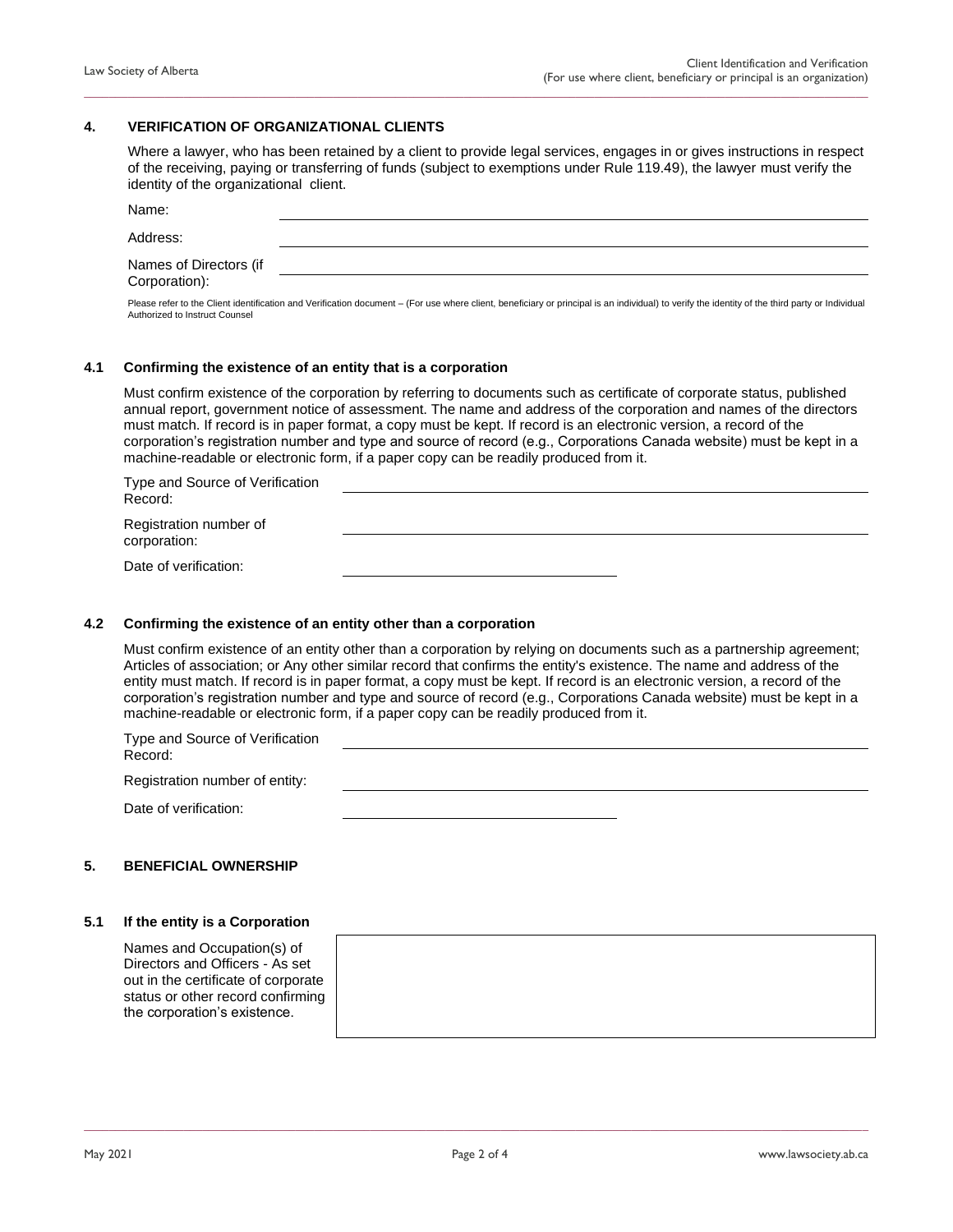|     | Names, Addresses and<br>Occupation(s) of Owners or<br>Shareholders owning directly or<br>indirectly 25% or more of the<br>organization or shares in the<br>organization |  |
|-----|-------------------------------------------------------------------------------------------------------------------------------------------------------------------------|--|
|     | Information on the ownership,<br>control and structure of the<br>corporation                                                                                            |  |
| 5.2 | If the entity is a Trust                                                                                                                                                |  |
|     | Names, Addresses and<br>Occupation(s) of all trustees and<br>all known beneficiaries and<br>settlors of the trust                                                       |  |
|     | Information on the ownership,<br>control and structure of the trust                                                                                                     |  |

**\_\_\_\_\_\_\_\_\_\_\_\_\_\_\_\_\_\_\_\_\_\_\_\_\_\_\_\_\_\_\_\_\_\_\_\_\_\_\_\_\_\_\_\_\_\_\_\_\_\_\_\_\_\_\_\_\_\_\_\_\_\_\_\_\_\_\_\_\_\_\_\_\_\_\_\_\_\_\_\_\_\_\_\_\_\_\_\_\_\_\_\_\_\_\_\_\_\_\_\_\_\_\_\_\_\_\_\_\_\_\_\_\_\_\_\_\_\_\_\_\_\_\_\_\_\_**

#### **5.3 If the entity is other than a Corporation or Trust**

| Names, Addresses and<br>Occupation(s) of all individuals<br>who directly or indirectly own or<br>control 25% or more of the entity |  |
|------------------------------------------------------------------------------------------------------------------------------------|--|
| Information establishing the<br>ownership, control and structure<br>of the entity                                                  |  |

### **5.4 Type and Source of Record used to confirm accuracy of information about Beneficial Owners:**

Must confirm accuracy of beneficial ownership information by referring to official documentation such as articles of incorporation, annual returns, certificate of corporate status, shareholder agreements, partnership agreements, or board of director's meeting records of decisions. In the case of a trust, the accuracy of the information can be confirmed by reviewing the trust deed. If record is in paper format, a copy must be kept. If record is an electronic version, a record of the corporation's registration number and type and source of record (e.g., Corporations Canada website) must be kept.

| Type and Source of Verification |  |  |
|---------------------------------|--|--|
| Record:                         |  |  |
| Date of verification:           |  |  |